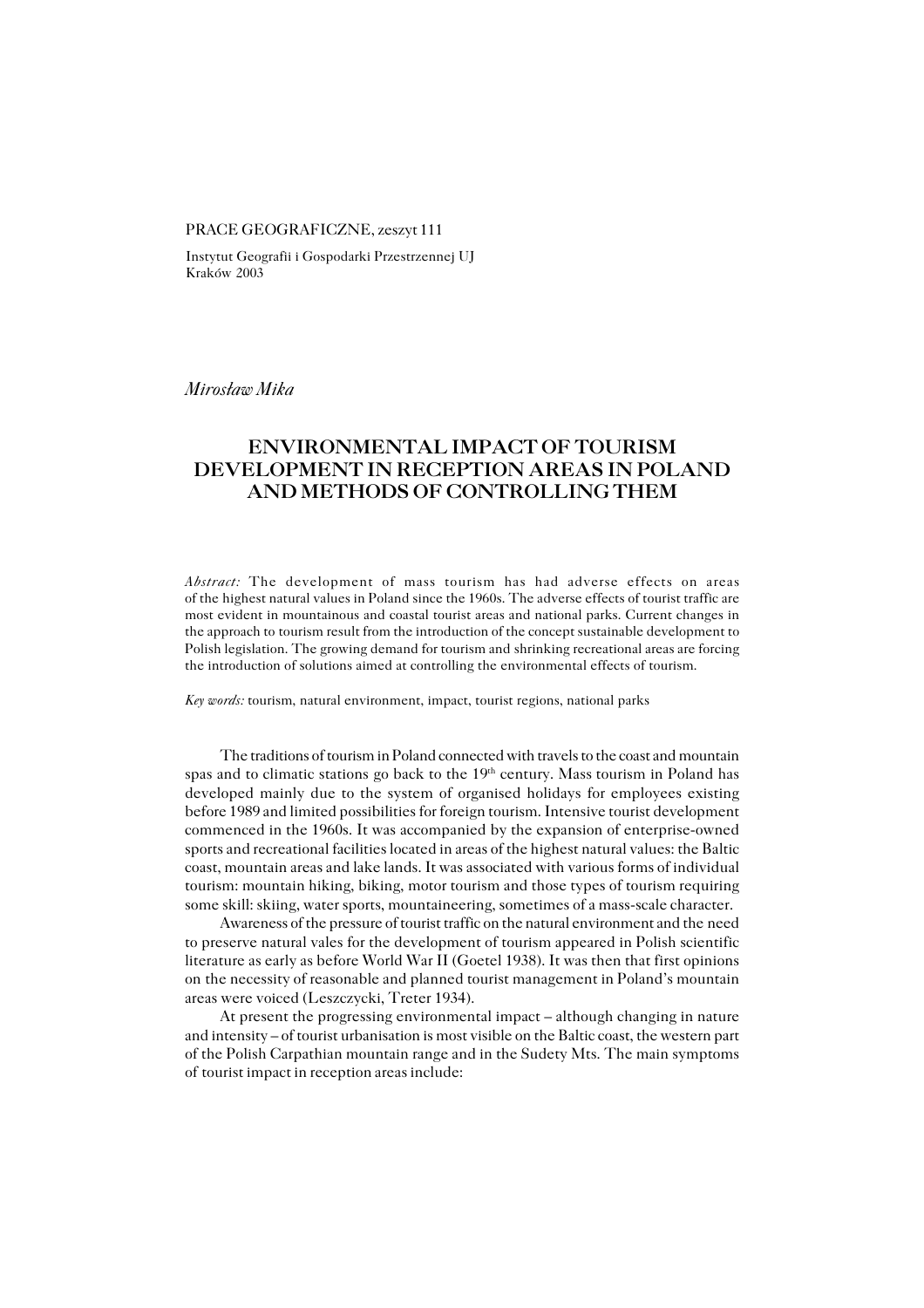- Urbanisation of the environment due to the development of tourist and sporting facilities and the development of transport infrastructure;
- Destruction of landscape by excessive concentration of facilities and their improper localisation;
- Air pollution, mainly due to the high intensity of motor vehicles used in tourist traffic;
- Direct discharge of pollutants into environment (wastewater, waste, litter);
- Continued increase in degraded areas as a result of wearing down related to the stay oftourists and various forms of tourism in environment (Maciaszek, Zwydak 1992; Krzymowska−Kostrowicka 1997; Prudzienica 1991).

The high tourist pressure on the Polish Baltic coast is seasonal; it lasts only for four to ten (in some places) weeks a year. Despite its short period of duration, the concentration in time and space causes permanent, often irreversible, environmental effects. The accommodation base on the Polish coast is situated in 70 localities and has around 350,000 beds. A considerable percentage thereof, ca. 70%, is located in 50 tourist localities within the sand reef coast. The highest level of tourist urbanisation occurs on the Gdańskie Coast and in the area adjacent to the Słowiński National Park (Gerstmannowa 2000). After 1989, the geographical range of human impact increased due to the progressive urbanisation of small and medium sea localities, connected directly or indirectly with their tourist function. Uncontrolled sewage and waste management is one of the main problems that occurs during the management of seaside rural areas. This leads to the eutrophication of the environment caused by leaking septic tanks, illegal sewage discharge and waste dumping sites, and improper collection and disposal systems. In coastal tourist localities the amount of solid waste generated in summer is higher even by a factor of 30 as compared to the amount of waste generated off−season: for waste this factor is 10. Some coastal localities have limited drinking water resources. Excessive water abstraction exhausts resources and causes the movement of saline seawater, often polluted and containing hydrogen sulphide, into water intakes (Gerstmannowa 2000).

Apart from urbanisation, tourist penetration of forest and non−forest areas accompanied by treading on vegetation and crushing the soil by the wheels of vehicles is the most common type of human impact on the natural environment. It is most evident in the zone between accommodation facilities and beaches. Other protected areas of the coast, such as landscape parks (e.g. Mierzeja Wiślana Landscape Park), protected landscape areas and some sections of coastal national parks (Dysarz 1993) are also affected by these factors.

The high development of tourism on the sand reef coast is a serious threat to the Polish coast. Due to good swimming conditions, sandy beaches, dunes, the presence of lakes near the coastline, healthy properties of the climate and abundance of birds, sand reef coasts are very attractive for tourism. Apart from great natural values these are extremely sensitive to degrading factors.

Currently, the tourist management process and mass tourist traffic are the main factors changing the natural environment in the mountainous areas of the Carpathian and Sudety Mts. (Balon et al 2001; Prudzienica 1991). The Western Carpathians, especially Beskid Śląski and Podhale, and the Karkonosze Mts. and Jeleniogórska Valley in the Sudety Mts. are the most developed mountainous areas as regards tourism.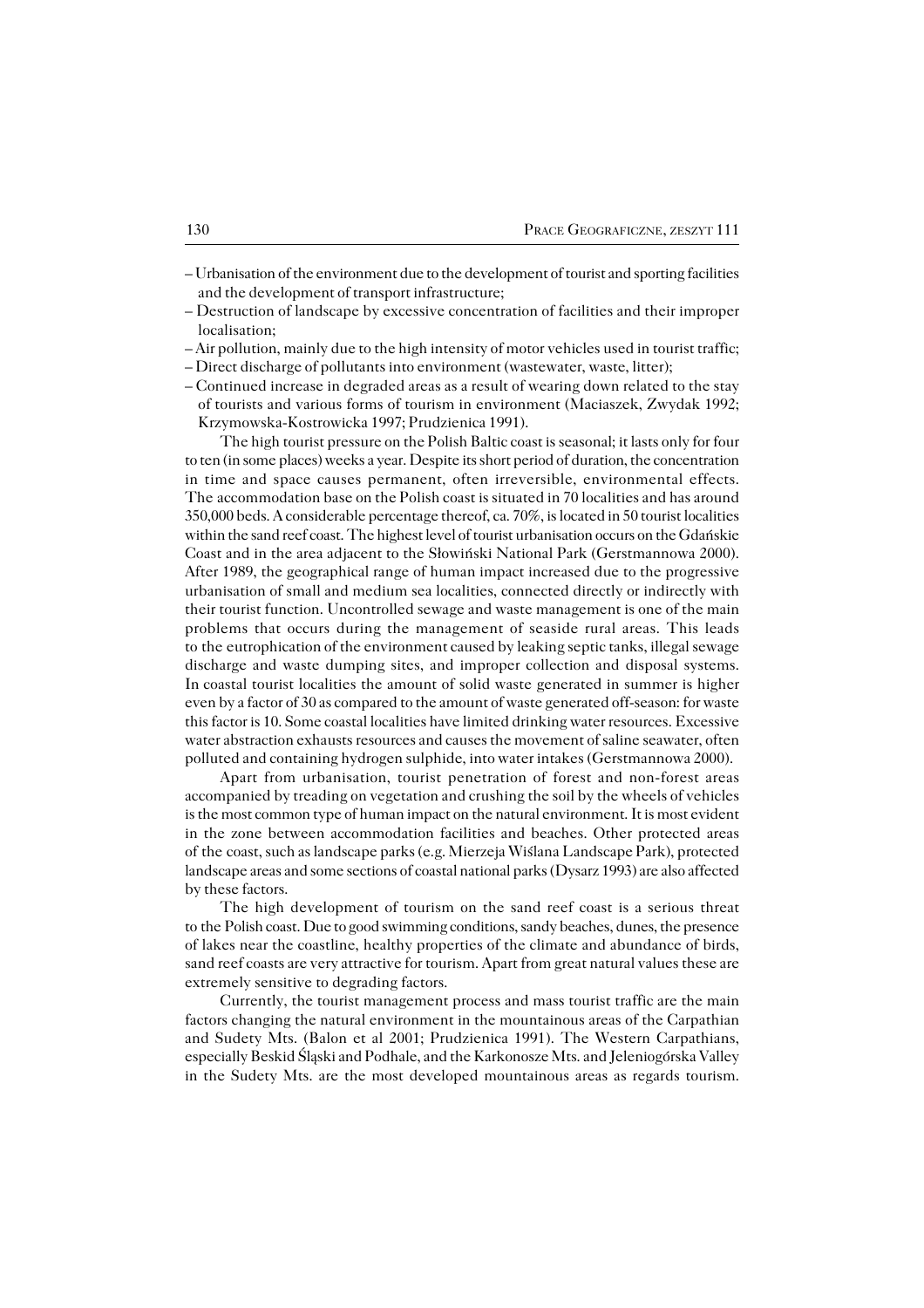Aside from the development of accommodation and skiing bases, second homes are an important element of urbanisation of mountainous valleys and slopes (Kowalczyk 1994).

Zakopane (13,000), Ustroń (8,800), Wisła (6,800) and Krynica (7,000) have the highest number of beds in the Carpathians, while in the Sudety Mts. this figure is the highest in Karpacz (8,500), Jelenia Góra (7,600) and Szklarska Poręba (6,600). Szczyrk, Wisła, Zakopane, Karpacz and Szklarska Poręba have the most developed skiing infrastructure in Poland. The amount of tourist traffic recorded in accommodation facilities in the Carpathian Mountains is estimated at about 4 million people per year and, in the Sudety Mts., it is 1.3 million per year.

The fast development of individual motor transport over the past ten years has become a significant contributor to tourist traffic related pollution. Also, it has revealed the insufficient development of road infrastructure in regard to the changing traffic conditions. The considerable intensity of motor transport is difficult on the natural environment and tourists themselves, reducing the quality of resting time.

The construction of second homes is one of the most significant factors contributing to tourist urbanisation of rural areas in Poland (Dziegieć 1995; Kowalczyk 1994). This type of settlement has been developing at a fast pace since the 1970s on the Baltic coast, in the Mazurian Lakeland, Kaszubskie Lakeland, in Beskid Śląski and Beskid Żywiecki, Jeleniogórska Valley, northern Wielkopolska, the suburban parts of Warsaw, Kraków, Łódź and Poznań, and in the districts of Lublin, Szczecin, Wrocław and Częstochowa.

It is difficult to evaluate the size of this phenomenon in Poland. Although many studies provide data on second homes in specific localities, there is no accurate information regarding the number of these houses on a national scale. Data published in1980 indicated that there were 44,000 second homes, but it can be supposed that thisfigure has by now doubled. For example, current studies regarding this phenomenon showed ca. 3,500 second homes in Beskid Śląski (Mika 1997), 11,000 houses in the Warsaw suburban area (Kowalczyk 1994), more than 3,000 in the Łódź suburban area (Matczak 1986), and the number of such houses in the suburban area of Krakow is estimated at ca. 2,500.

Factors generating a high demand for private recreational houses in Poland are the same as in other highly developed countries, i.e. the development of individual motor transport, more free time, deteriorating quality of life in conurbations, increased welfare of the public (Dziegieć 1995). The geographic diversification of this phenomenon is also affected by the location of areas of high natural values near conurbations and easy transport accessibility.

The liberalisation of the regulations on land trade enacted after 1989 have contributed greatly to the increase in the construction of second homes. At present, one of the causes of shrinking agricultural land, e.g. in the Carpathians, is the treatment of the sale of land for second homes construction as a source of income, such as in the Carpathians. This is especially true for areas with high unemployment, where there conditions are advantageous for building recreational houses. Local people often exert pressure on authorities to change land use plans and reclassify more and more agricultural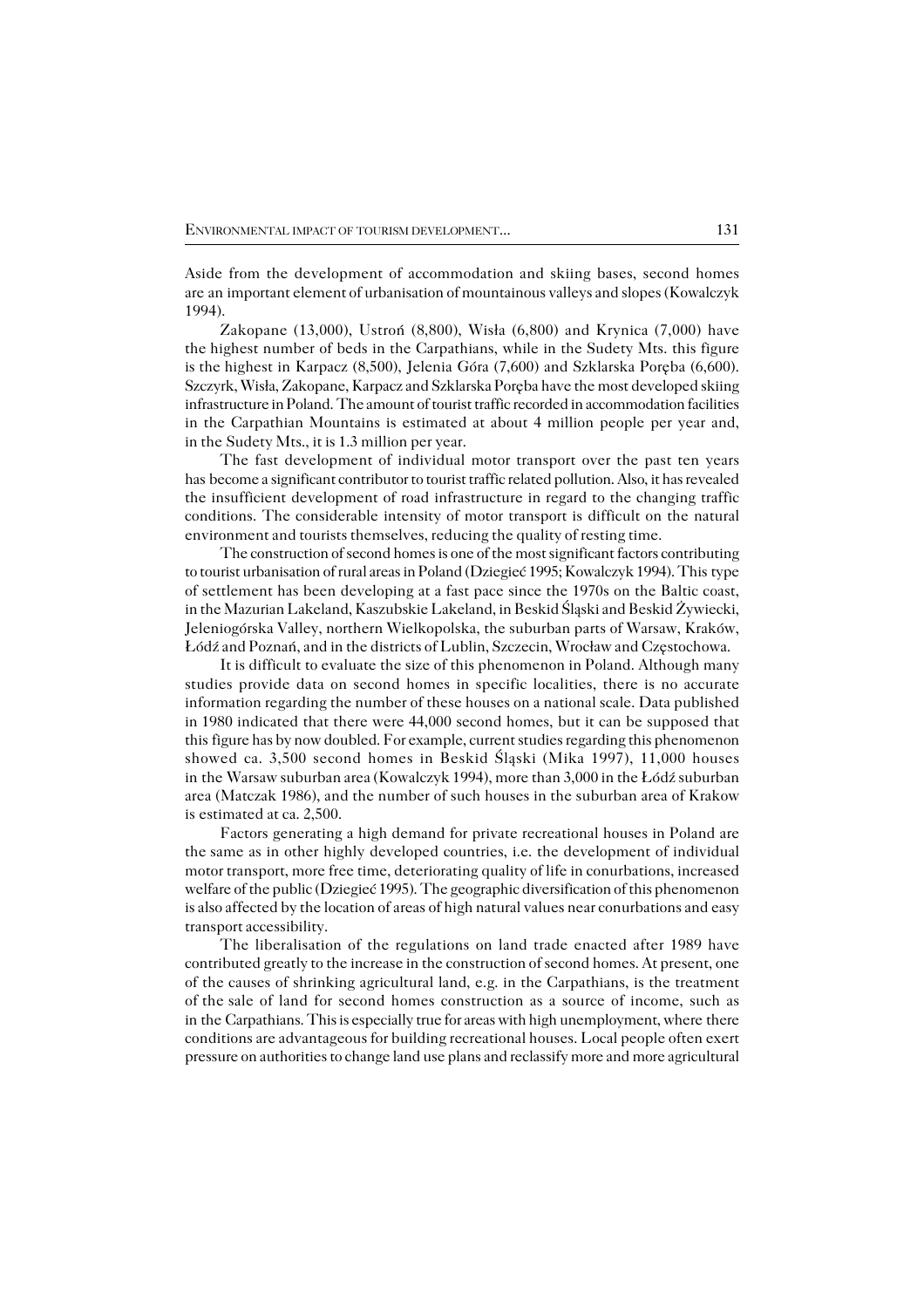land into building lots. Land prices are lower, which is another factor stimulating the demand for recreational areas (Mika 2001).

Second homes are built not only in areas of the highest natural values, but also in agricultural land without special landscape features. The massive scale of this phenomenon has led to the occurrence of "recreational conurbations" containing several hundred buildings in one complex. This, in turn, has threatened local ecological systems, often leading to the deterioration of tourist values in a locality and to decreased environmental quality.

Excessive density of buildings and architectural chaos disturbing landscape harmony and aesthetics are other adverse aspects of this type of settlement. The construction of second homes without relevant permits poses a significant hazard to the environment as these types of constructions do not meet technical and sanitary requirements. The fast development of recreational districts often outpaces development of local water and sewage infrastructure. Cases of improper sewage and waste handling by owners of recreational houses are also frequently recorded.



Fig. 1. Tourist traffic in Polish national parks in 2000

*Source:* Author's own study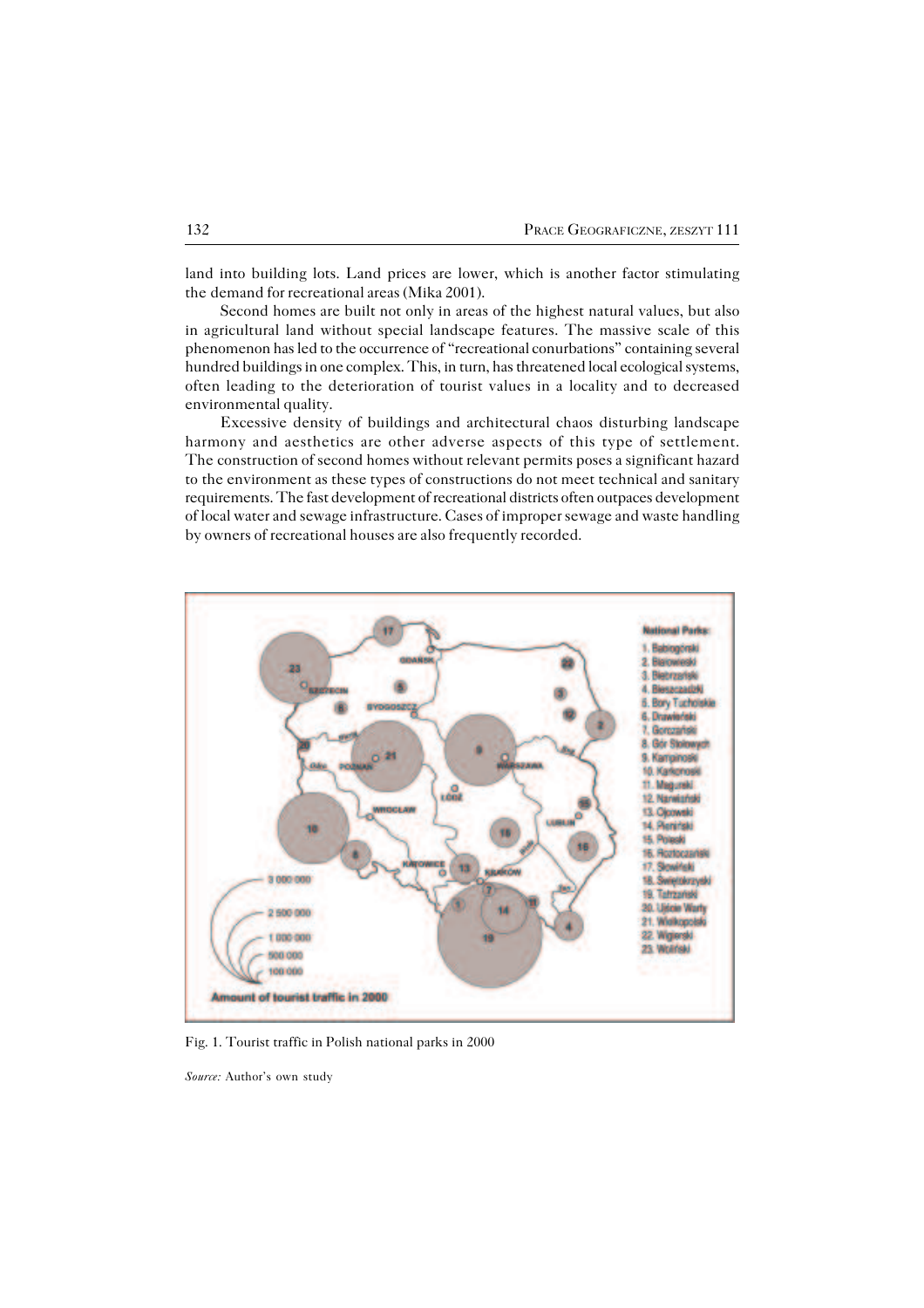Mass tourist traffic contributes to changes in the natural environment of Poland's national parks. Tourist function is one of the basic tasks of national parks but, in many cases, it collides with their principal aim, i.e. nature conservation (Mielnicka 1991; Stasiak 1997).

In 2000 Polish national parks were visited by ca. 11 million tourists: of this number, eight mountain national parks attracted 5.8 million visitors, i.e. 53% of the entire tourist traffic in these types of areas. The highest tourist pressure is recorded in the Tatrzański (2.9 million per year), Karkonoski (1.5 million) and Woliński (1.5 million) national parks. Aside from these areas, mass tourist traffic occurs in the Wielkopolski (1.2 million), Kampinoski (1 million) and Pieniński (0.7 million) national parks<sup>1</sup>.

Differences in the level of tourist traffic are mainly determined by such factors asthe specific nature of the parks, their location in relation to cities, accessibility and the development of infrastructure in the parks and adjacent areas. Tourist traffic within national parks is unevenly distributed, concentrating on areas most attractive in terms ofnatural values or landscape. As regards threats posed by tourist traffic, what is important is not only the number of tourists but also distribution of the traffic in time and specific locations (Zabierowski 1982). The highest tourist traffic load occurs in the Woliński National Park, which receives annually 340,000 visitors per 1 km of route. High traffic intensity is also recorded in the Karkonoski (140,000 tourists/1 km of route), Wielkopolski (137,000/1 km of route) and Tatrzański (118,000/1 km of route) national parks.

Apart from the Białowieski and Roztoczański national parks, tourist traffic in national parks is not really controlled. Although tourists are allowed to walk along marked routes, they use numerous access roads used by park services, forest paths and what are known as "illegal paths" – mainly shortcuts between tourist routes (Okołów 1986).

The most extensive environmental damage caused by tourism is recorded in seven national parks: Kampinoski, Karkonoski, Ojcowski, Słowiński, Tatrzański, Wielkopolski and Woliński (Mielnicka 1991). In environmental terms, mass tourist traffic causes excessive littering and eutrophication, synanthropy of vegetation along routes and accommodation facilities (e.g. Karkonoski, Tatrzański, and Woliński national parks), treading on vegetation in considerable areas (e.g. Kampinoski and Wielkopolski national parks), fire hazards (e.g. Kampinoski and Ojcowski national parks), destruction of vegetation covering coastal dunes (Słowiński), frightening and feeding wild animals (Tatrzański, Woliński).

The natural impact of using mountain national parks for tourism raises exceptional concerns due to the high sensitivity of mountainous ecosystems to human impact (Zabierowski 1982). In winter tourists can move within mountain parks not only along hiking routes, but also skiing facilities and routes. The Karkonoski and Tatrzański national parks have the highest levels of tourist infrastructure. These parks contain routes forextreme sports, cable cars and ski lifts, while in the Babiogórski and Gorczański national parks only routes for skiers are available (Mielnicka 1992).

The issue of consequences of mass tourism in the Tatrzański National Park, the only park in Poland located in high mountains, has been widely discussed in scientific literature

<sup>&</sup>lt;sup>1</sup> Data by National Management Board of National Parks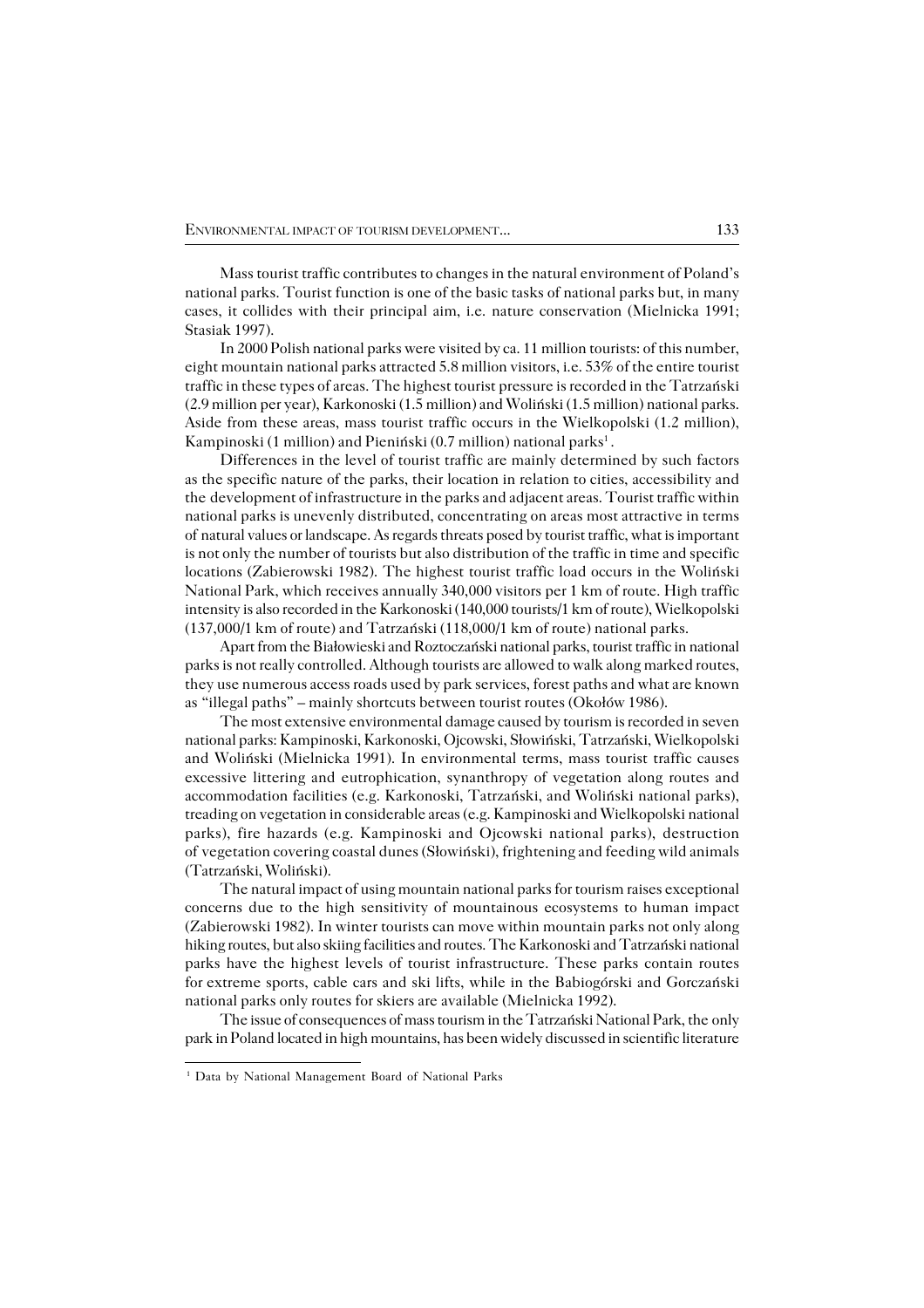(Czochański, Szyndarowski 2000; Jodłowski 2001; Mirek 1996b; Staffa 1997). According to Mirek (1996a), tourism is currently the most significant factor both directly and indirectly affecting the natural environment in the Tatras. The fragmentation of the park by a dense route network (250 km) and the existence of skiing infrastructure in the Tatras (Skwiński, Krzan 1996) constitute a significant obstacle to the practical protection of the park.

The effects of intensive skiing tourism in the Tatrzański National Park give rise tospecial concerns: destruction of the soil layer, damage by skiers to dwarf mountain pines and tips of spruces, which leads to the formation of coniferous tree−like spruce, for example in the upper alpine forest zone of the Tatras (Bandoła−Ciołczyk, Kurzyński 1996; Skawiński 1993). Recently, the natural environment in the Tatrzański National Park has been threatened by extreme skiing, often in the wildest and difficult to access areas. Rare taxa are also threatened by intensive surface climbing in the rock pike zone of the Tatras (Balon 1983).

Cave exploration has led to the devastation and loss of natural values of a number of Tatran caves. Adverse effects of making caves available for climbing include littering, change in air circulation via artificially made openings and cross−cuts, destruction ofnumerous alluvial deposits constituting invaluable natural archives, and devastation of stalactite or stalagmite formations (Siarzewski 1996). Considerable damage forced the management of the Tatrzański National Park to control traffic and reduce available caves to 41. Despite this, many caves not licensed for tourism are being illegally explored.

The adverse effects of tourism are also reflected by the operation of hostels in the mountains. Waste stored on dumpsites near hostels (Szafer 1997) and the penetration of sewage into montane streams (Kownacki et al 1996) are serious problems.

The observed impact of tourist traffic on vegetation incorporates bringing non−native species by tourists, the development of synanthropic species and threat torare species of flora in the Tatrzański National Park (Czapski−Mizgajska 1996; Piękoś− Mirkowa, Mirek 1982; Mirek 1996b). In recent years there has been a problem with deer and bears tamed by people, who search for food in wastebaskets or are fed by tourists (Mirek 1996a). The increased tourist traffic plays a crucial role in the destruction of soil cover in some sections of frequently visited routes (Skiba, Komornicki 1996).

The Tatras are of special interest to investors who want to convert the area into the centre of Polish winter sports. Significant pressure on using further areas of theTatrzański National Park for skiing have led to the very strong resistance of environmentalists and the park's management. The conflict between supporters and opponents culminated when plans to extend winter sports infrastructure for holding winter Olympic games in Zakopane were formulated. Conflicts between the development of ski tourism and environmental protection are also occurring in other protected mountainous areas, e.g. the Pilsko area in Beskid Żywiecki (Łajczak 1996; Michalik 1996), on the slopes of Jaworzyna Krynicka Mt. in Beskid Sądecki (Potoniec 2001) and in Beskid Śląski (Absalon et al 1990).

Although the geographic range of environmental effects of tourism covers only some places and regions, use by tourists of the areas having the highest natural value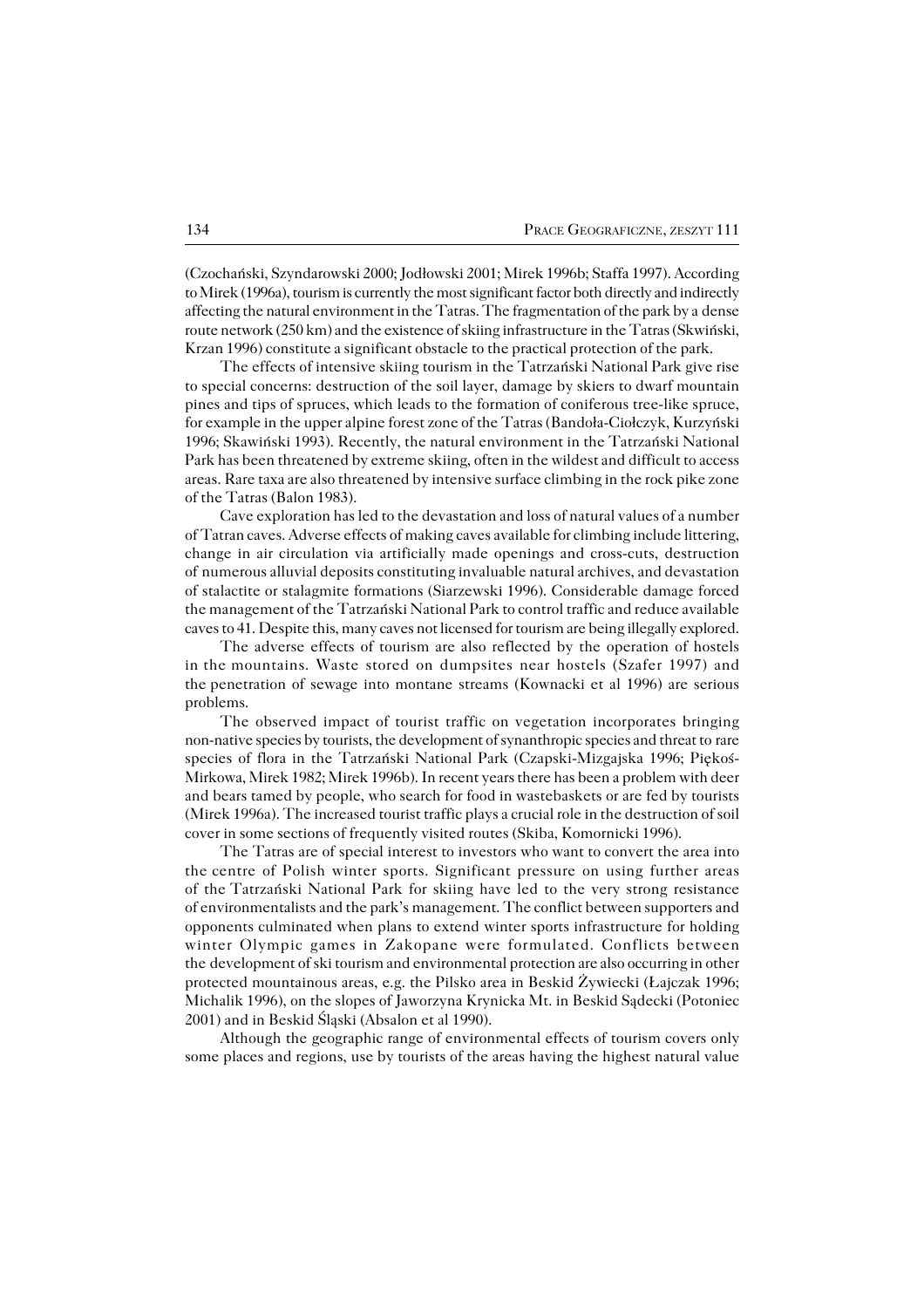isthe principal problem. Environmental costs related to tourism are lower than costs caused by other sectors of the economy, e.g. industry, but locally they are related with excessive investments and permanent urbanisation of the environment. A consequence of mass tourist traffic is the transgression of natural carrying capacity and, thus, constitutes a threat to the proper functioning of environment.

Attempts to determine the carrying capacity of areas used for tourism and recreation have been made since the early 1970s (Marsz 1972, Faliński 1973; Kozłowski, Baranowska−Janota 1982; Krzymowska−Kostrowicka 1997). Determination of carrying capacity for an area, using the simulation technique, post factum analysis and monitoring is based on researching the state of vegetation as an ecosphere antropisation indicator. The computed units of carrying capacity for recreation are related to area units, assuming even geographic distribution within a given recreational area, which is not completely compatible with the actual state. It is known that borders of contrasting landscape units (e.g. forest meadow, forest−lake) are especially attractive and thus concentrate the highest numbers of tourists (Pietrzak 1998). These indices are generally connected with specific environment types and are applicable to the determination of tourist capacity of protected areas, mainly national parks and some tourist routes.

The reduction of adverse environmental impact of tourism include, among others, various techniques to stop erosion on routes, control and monitor tourist traffic, limit traffic (including motor traffic) if necessary, eliminate side effects of tourism from the environment, especially solid and organic waste, expand necessary technical infrastructure (sewage treatment plants, sewage pipelines, car parks) in tourist localities.

The unbridled development of the free market over the period of economic and constitutional transformation poses a considerable threat to the sustainable development of tourist areas in Poland (Kamieniecka 1998). It is reflected in disturbed spatial homogeneity, which has a considerable impact on landscape quality. The development of municipal infrastructure, especially in mountainous areas, cannot keep up with thefast progress of urbanisation. Selling areas of natural value for the construction of recreational facilities and strong investment pressure on these areas constitute another adverse phenomenon. Unfortunately, there have been no formal possibilities to date to constrain the expansion of recreational building in agricultural land.

The delineation of protected areas, especially strictly protected reserves, and the exclusion of areas of the highest natural value from the developmental process is animportant element of protection of nature against human impact. Currently in Poland there are 23 national parks, 120 landscape parks, 401 protected landscape areas and 1,251 natural reserves. Arising conflicts regarding the use of these areas, especially national parks, are a considerable obstacle in preserving their values and introducing optimal solutions in terms of nature conservation. The causes of these conflicts can be divided into three categories:

1. Presence of private ownership in national parks: ca. 84% of the total area of national parks is owned by the state, but in some parks the percentage of areas not belonging to the state is considerable, e.g. 45% for the Biebrzański and Pieniński national parks, and even reaching 73% in the Narwiański National Park. These conflicts are especially serious in areas that have been protected for many years (e.g. the Tatrzański, Ojcowski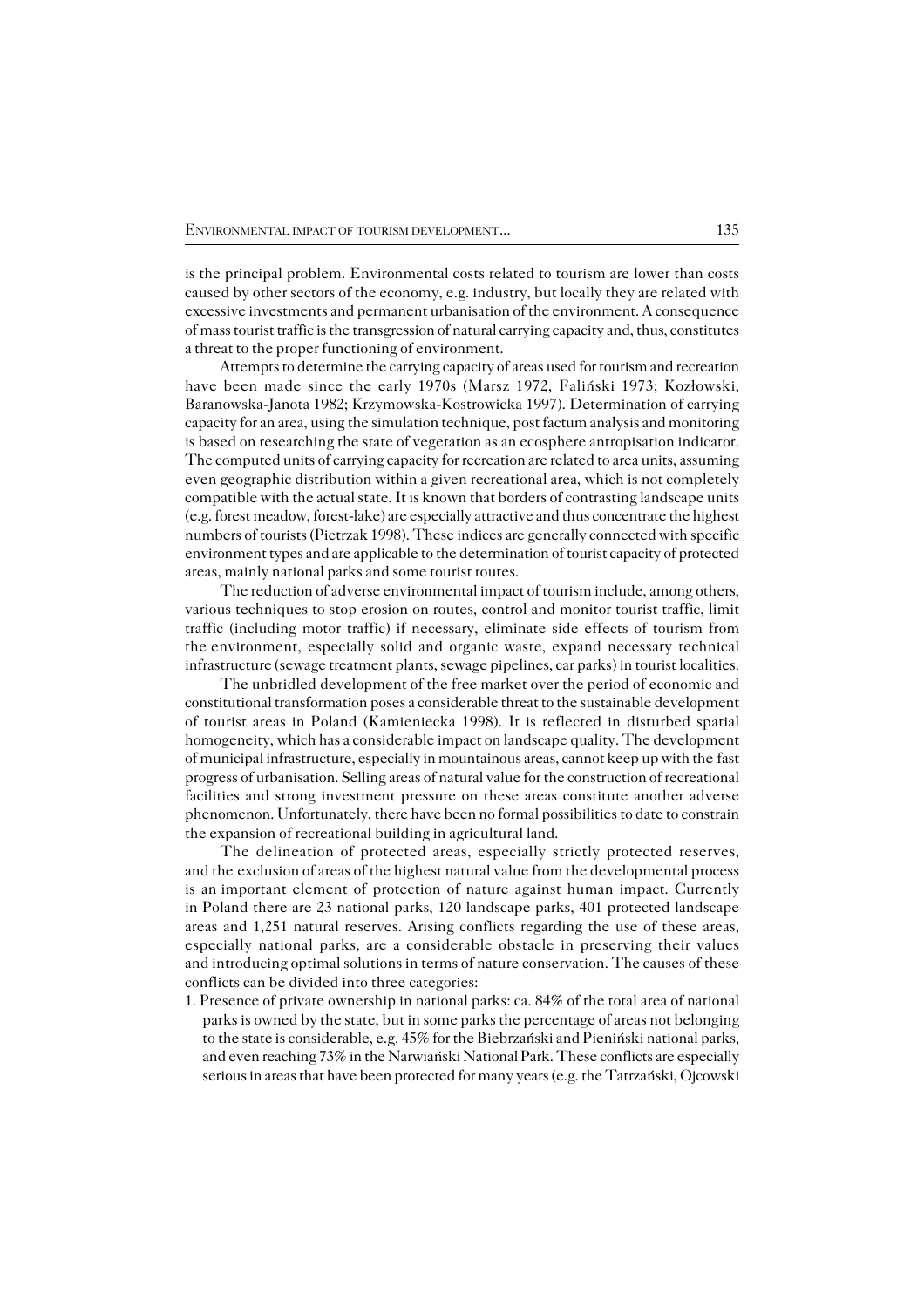and Białowieski national parks), where private land was administered by the state in the former economic system and ownership and management options have not been fully regulated.

- 2. The development of settlement and economic activities in areas surrounding national parks due to an expansion of tourist infrastructure (recreational buildings among others) and attracting investments by tourist traffic.
- 3. Constraints on the labour market and related unemployment lead to the presence ofillegal activities in protected areas: poaching, picking forest cover, and mining peat in some places. The poor material status of locals forces them to look for income notwithstanding environmental considerations.

The solutions applied to control adverse effects of tourist traffic in Polish national parks include:

- Management of tourist traffic streams;
- Monitoring of the natural environment;
- Limiting the amount of tourist traffic, *inter alia* by the introduction of entrance and parking fees, delineation of buffer zones, proposals of alternative recreational options in areas around parks, the temporary closing down "overburdened" areas, etc.;
- Selecting visitors by preferring small groups, limiting the entry of large, organised groups and the preference of qualified tourists;
- Planning proper tourist management in the park, delineation of functional zones and zones available to tourists:
- Public outreach and educational activities.

Significant changes in the approach to tourism occurred when the concept ofsustainable development was introduced into Polish legislation (Mirowski 2000). Currently this concept has a special position in land use plans for localities and in regional and local developmental strategies. The concept of environmental sustainable development has also covered the tourist sector. Environmental constraints for investments have been introduced in Polish environmental law, e.g. by the introduction of environmental impact statements into land use and investment planning, including tourist investment (Kasprzak 2000). The issues of applying environmental criteria in tourist products (Wiatrak 2000), appropriate training of staff and development of tourist regions which are necessary for maintaining environmental quality and, thus, the continuity and further development of their tourist operation are discussed. Environmental principles and strategies applicable to tourist companies and environmental management standards are to be implemented in the future (Jedrzejczyk 2000).

Considerable attention in tourist developmental strategies is being paid to environmental education and increasing public awareness. Owing to its specific nature and the diversity of Poland's environment (e.g. forest cover, large number of lakes, numerous protected areas) alternative forms of tourism have been promoted in recent years: these options are considered as an opportunity to develop rural and poorly managed areas, e.g. the Bieszczady Mts. or Beskid Niski.

The preservation of natural values and environmentally friendly forms of tourism has a special significance in terms of Poland's competitiveness on the international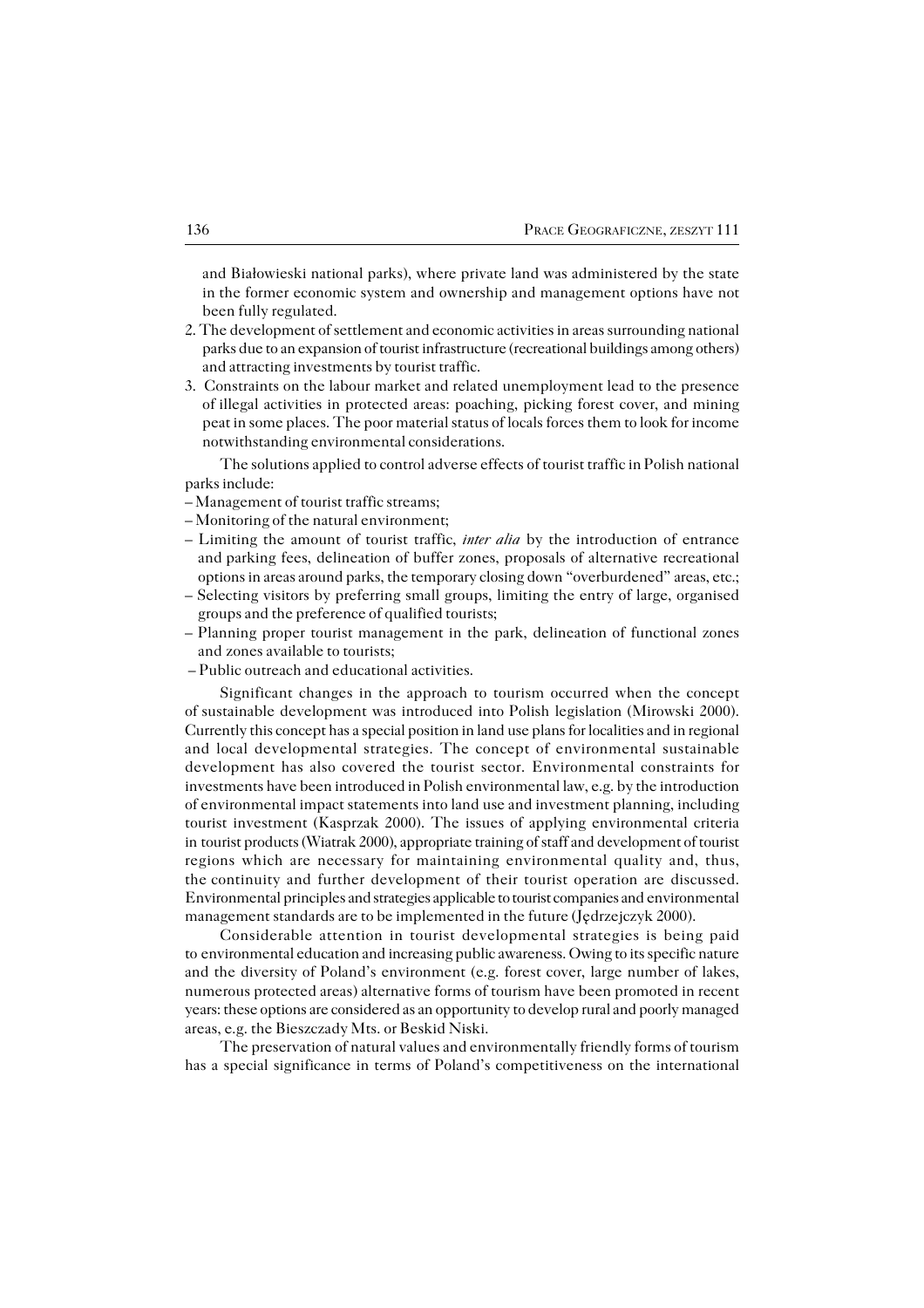tourist market. Due to these systemic solutions, i.e. legal regulations and financing methods aimed at maintaining the quality of the natural environment in Poland, thus reducing adverse environmental effects of tourism, should be expected.

#### **References**

- Absalon D., Jankowski A., Sadowski S., Trembaczowski J., 1990, *Wpływ ruchu turystycznego na zmiany wybranych elementów środowiska geograficznego na obszarze miasta Szczyrk,* Geographia, Studia et Dissertationes, 14, Uniw. Śląski, Katowice, 30−52.
- Balon J., 1983, *Rodzaje i formy antropogenicznej degradacji stoku jako efektu taternictwa*, Parki Narodowe i Rezerwaty, 4, 1.
- Balon J., German K., Maciejowski W., Ziaja W., 2001, *Współczesne przemiany środowiska przyrodniczego i ich wpływ na funkcjonowanie Karpat polskich,* [w:] K. German K., J. Balon (red.), *Przemiany środowiska przyrodniczego i jego funkcjonowanie*, Problemy Ekologii Krajobrazu, 10, Kraków, 553−560.
- Bogucki J., 1990, *Rekreacyjne użytkowanie lasów*, Z warsztatów badawczych AWF w Warszawie, Wyd. AWF, Warszawa.
- Czochański J., Szydarowski W., 1996, *Turystyka piesza i jej wpływ na środowisko przyrodnicze Tatrzańskiego Parku Narodowego,* [w:] Z. Mirek (red.), *Przyroda Tatrzańskiego Parku Narodowego a człowiek*, 3, Wpływ człowieka, Tatrzański Park Narodowy, Kraków−Zakopane, 43−45.
- Czochański J., Szydarowski W., 2000, *Geneza i typologia form morfologicznych związanych zoddziaływaniem turystyki piesze*, [w:] Praca zbiorowa, *Współczesne przemiany środowiska przyrodniczego Tatr*, 93, Zakopane.
- Dysarz R., 1993, *Charakter przekształceń środowiska geograficznego obszarów użytkowanych rekreacyjne na wybranych przykładach w strefie pojezierzy*, WSP, Bydgoszcz, 129.
- Dziegieć E., 1995, *Urbanizacja turystyczna terenów wiejskich w Polsce*, Turyzm, 5, 1, Łódź, 5−56.
- Faliński J. B., 1973, *Reakcja runa leśnego na wydeptywanie w świetle badań eksperymentalnych*, Phytocoenosis, 2, 3, Warszawa−Białowieża.
- Gerstmannowa E., 2000, *Ochrona wybrzeży mierzejowych przed antropopresją turystyczną, naprzykładzie Parku Krajobrazowego "Mierzeja Wiślana"* , Doctoral dissertation, IGiGP UJ, Kraków.
- Goetel W. 1938, *Turystyka a ochrona przyrody*, Turyzm Polski, 1.
- Gorczyca E., 2000, *Wpływ ruchu turystycznego na przekształcenie rzeźby wysokogórskiej na przykładzie masywu Czerwonych Wierchów i Regli Zakopiańskich (Tatry Zachodnie),* Prace Geogr. IG i GP UJ, 105, Kraków, 369−388.
- Jędrzejczyk l., 2000, *Nowoczesny biznes turystyczny, Ekostrategie z zarządzaniu firmą*, Wyd. Naukowe PWN, Warszawa.
- Jodłowski M., 2001, *Antropogeniczne przemiany środowiska Tatr pod wpływem turystyki,* [w:] German K., Balon J. (red.), *Przemiany środowiska przyrodniczego i jego funkcjonowanie*, Problemy Ekologii Krajobrazu, 10, Kraków, 796−804.
- Kamieniecka J., 1998, *Ekopolityka w turystyce. Raport o zmianach możliwych i potrzebnych,* Instytut na Rzecz Ekorozwoju, 2, Warszawa.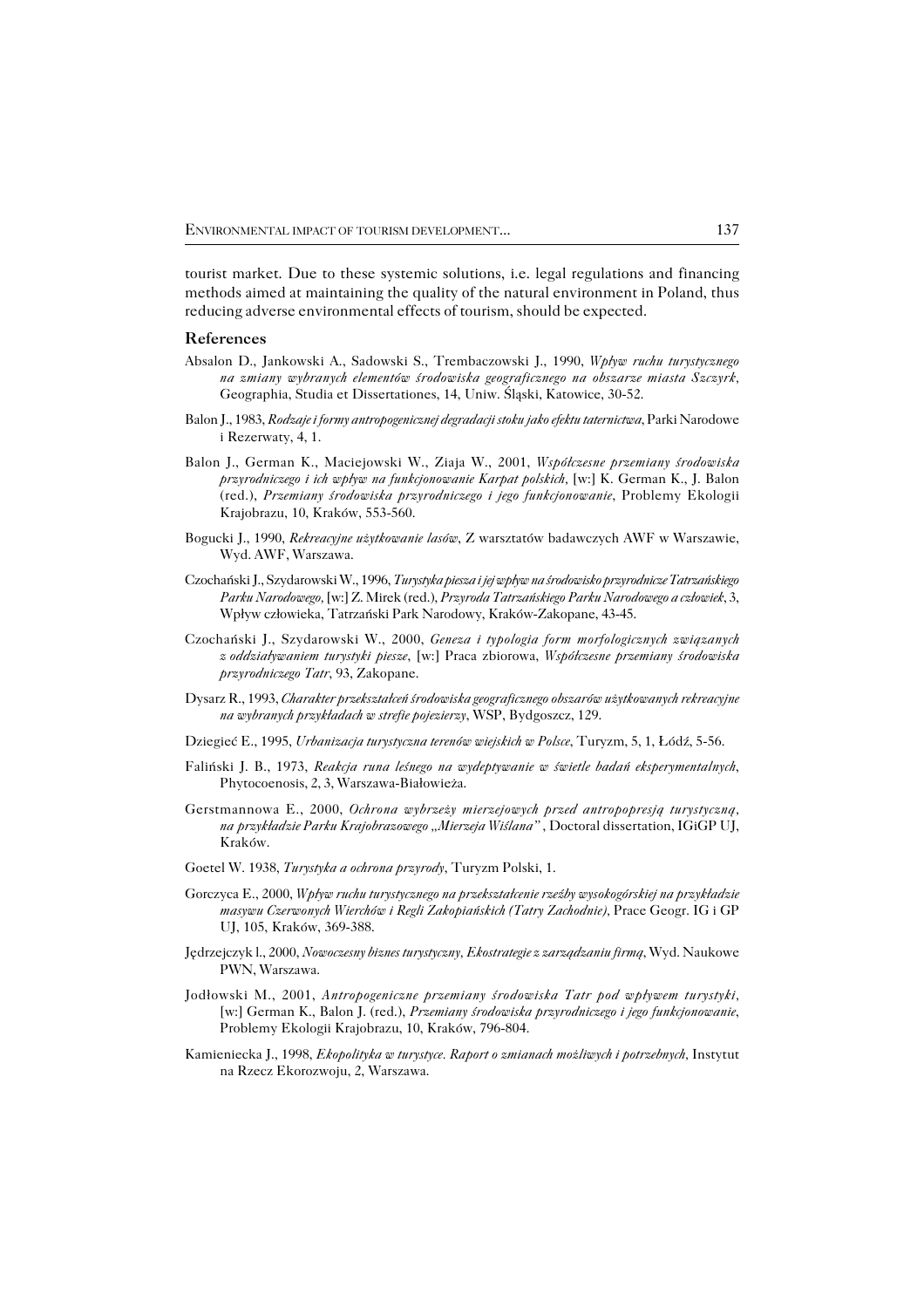- Kasprzak K., 1999, *Oceny oddziaływania na środowisko (OOŚ) inwestycji turystycznych,* [w:] M. Pietrzak (red.), *Geoekologiczne podstawy badania i planowania krajobrazu ekologicznego*. Problemy Ekologii Krajobrazu, 5, Bogucki Wyd. Naukowe, Poznań, 206−229.
- Kasprzak K., 2000, *Instrumenty formułowania polityki przestrzennej w planowaniu lokalnym− mechanizmy przeobrażeń zagospodarowana turystycznego*, [w:] S. Bosiacki (red.), *Gospodarka turystyczna u progu XXI wieku*, AWF w Poznaniu, Poznań, 153−169.
- Komornicki T., Skiba S., 1996, *Gleby,* [w:] Z. Mirek (red), *Przyroda Tatrzańskiego Parku Narodowego*, Tatrzański Park Narodowy, Kraków−Zakopane, 215−226.
- Kostrowicki A.S., 1981, *Metoda określania odporności roślin na uszkodzenia mechaniczne powstałe na skutek wydeptywania,* [w:] A. S. Kostrowicki (red.), *Wybrane zagadnienia teorii i metod oceny oddziaływania człowieka na środowisko*, Prace Geogr, IGiPZ PAN, 139, Wyd. Ossolineum, Wrocław−Warszawa− Kraków−Gdańsk− Łódź.
- Kozłowski J., Baranowska−Janota M., 1982, *Metoda wyznaczania turystycznej chłonności przyrodniczej Parków Narodowych. Propozycje teoretyczne i próba zastosowania na przykładzie Tatrzańskiego Parku Narodowego*, Człowiek i Środowisko, 6, 1−2.
- Krusiec M., 1996, *Wpływ ruchu turystycznego na przekształcenie rzeźby Tatr Zachodnich na przykładzie Doliny Chochołowskiej*, Czasop. Geogr. 67, 3−4, 303−320.
- Krzymowska−Kostrowicka A.,1997, *Geoekologia turystyki i wypoczynku*, Wyd. Naukowe PWN, Warszawa.
- Leszczycki S., Treter B., 1934, *Plany regulacyjne i ochrona krajobrazu w uzdrowiskach oraz gminach posiadających walory krajobrazowe*, Komunikat w sprawie Planu Regionalnego, 1, Kraków.
- Łajczak A., 1996, *Wpływ narciarstwa i turystyki pieszej na erozje gleby w obszarze podszczytowym Pilska*, Studia Naturae 41, 131−160.
- Maciaszek W., Zwydak M., 1992, *Degradacja górskich gleb leśnych w pobliżu szlaków turystycznych*, "Zesz. Nauk. AR w Krakowie", Leśnictwo, 22, 3-16.
- Marsz A. A.,1972, *Metoda obliczania pojemności rekreacyjnej ośrodków wypoczynkowych na Niżu*, Prace Kom. Geogr.− Biolog. PTPN, 12, 3, Poznań.
- Matczak A., 1986, *Budownictwo letniskowe w strefie podmiejskiej Łodzi*, Acta Universitatis Lodziensis, Folia Geogr., 7, 137−165.
- Michalik S., 1996, *Oddziaływanie narciarstwa i turystyki pieszej na szatę roślinna szczytowej części masywu Pilska*, Studia Naturae, 41, 161−182.
- Mielnicka B., 1991, *Ruch turystyczny w polskich parkach narodowych i jego przyrodnicze konsekwencje*, Ochrona Przyrody, 49, cz. II, 163−176.
- Mielnicka B., 1992, *Problemy turystyczne górskich parków narodowych, Problemy zagospodarowania ziem górskich,* PAN Komit. Zagosp. Ziem Górskich, 35, 111−121.
- Mika M., 1997, *Drugie domy w Beskidzie Śląskim*, Turyzm, 7, 1, Łódź, 25−42.
- Mika M., 2001, *Współczesne przemiany i zagrożenia środowiska przyrodniczego Beskidu Śląskiego pod wpływem turystyki,* [w:] K. German, J. Balon (red.), *Przemiany środowiska przyrodniczego i jego funkcjonowanie*, Problemy Ekologii Krajobrazu, 10, Kraków, 742−748.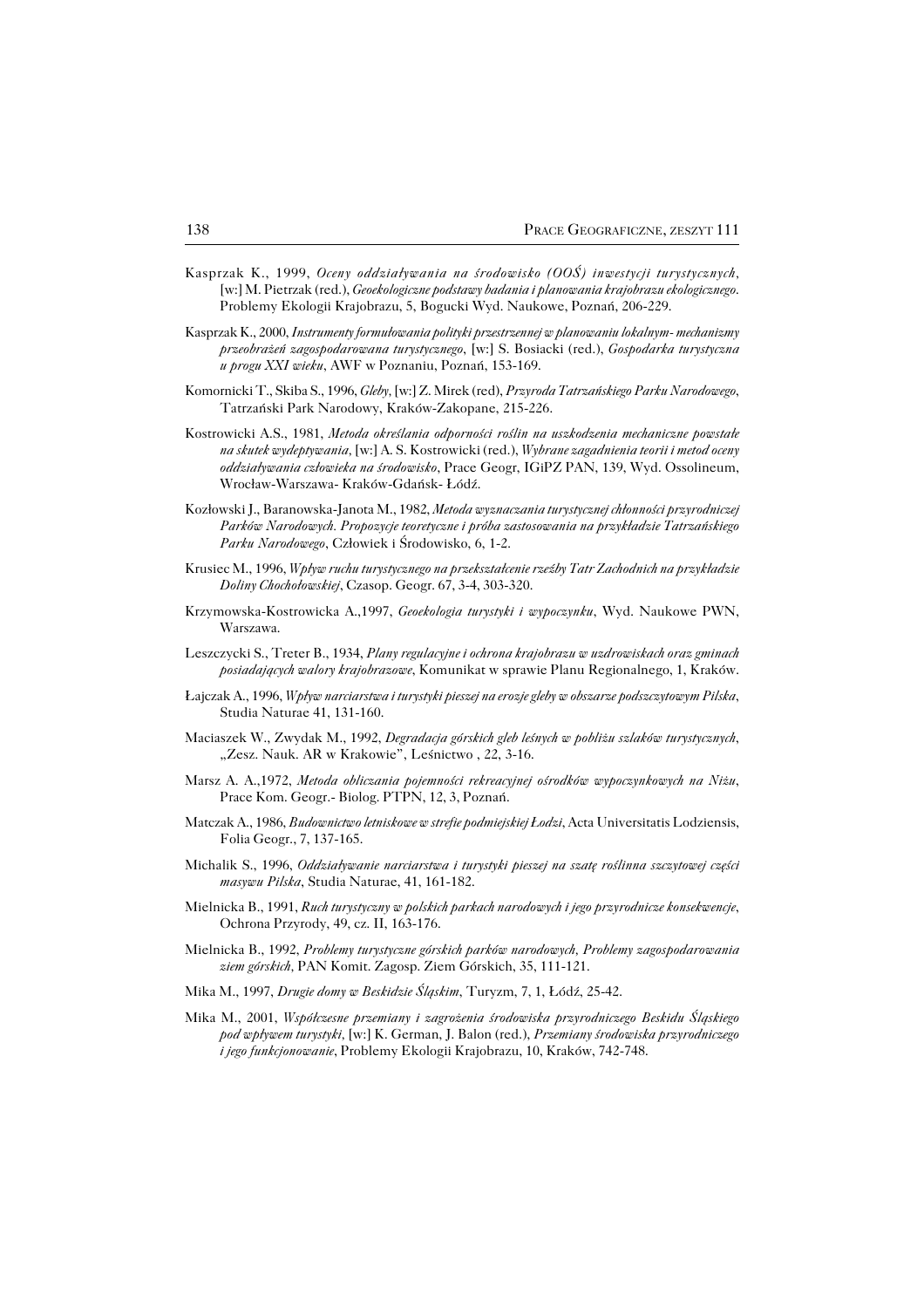- Mirek Z., 1996a, *Antropogeniczne zagrożenia i kierunki zmian środowiska przyrodniczego Tatrzańskiego Parku Narodowego*, [w:] Z. Mirek (red.), *Przyroda Tatrzańskiego Parku Narodowego a człowiek*, Wpływ człowieka, 3, Tatrzański Park Narodowy, Kraków−Zakopane, 9−19.
- Mirek Z., 1996b, *Zagrożenia i przekształcenia szaty roślinnej,* [w:] Mirek Z. (red) *Przyroda Tatrzańskiego Parku Narodowego*, Tatrzański Park Narodowy, Kraków−Zakopane.
- Mirowski W., 2000, *Gospodarka turystyczna a rozwój ekologicznie zrównoważony,* [w:] S. Bosiacki (red.), *Gospodarka turystyczna u progu XXI wieku*, AWF w Poznaniu, Poznań, 27−32.
- Okołów C. 1986, *Turystyka w Białowieskim Parku Narodowym*, Parki Narodowe i Rezerwaty Przyrody, 7, 2, 61−72.
- Pietrzak M., 1998, *Syntezy krajobrazowe założenia, problemy, zastosowania*, Bogucki Wyd. Naukowe, Poznań., 158.
- Piękoś −Mirkowa H, Mirek Z., 1982, *Flora synantropijna w otoczeniu obiektów turystycznych w Tatrach,* [w:] K. Zabierowski (red), *Zachowanie walorów przyrodniczych a pojemność górskich parków narodowych w Polsce*, Studia Naturae, ser. A, 22, 133−196.
- Potoniec A., 2001, *Przyrodnicze konsekwencje antropopresji na Jaworzynie Krynickiej w Beskidzie Sądeckim,* [w:] K. German, J. Balon (red.), *Przemiany środowiska przyrodniczego i jego funkcjonowani*e, Problemy Ekologii Krajobrazu, 10, Kraków, 749−755.
- Prędki R., 2000, *Ocena zniszczeń środowiska przyrodniczego Bieszczadzkiego Parku Narodowego w obrębie pieszych szlaków turystycznych w latach 1995−1999 – porównanie wyników monitoringu*, Roczniki Bieszczadzkie, 8, 343−352.
- Prudzienica J, 1991, *Skutki ekologiczne rozwoju turystyki w Sudetach, Gospodarka turystyczna*, Prace Naukowe AE we Wrocławiu, 573, Wrocław, 103−118.
- Siarzewski W., 1996, *Degradacja środowiska przyrodniczego jaskiń tatrzańskich,* [w:] Z. Mirek (red*.), Przyroda Tatrzańskiego Parku Narodowego a człowiek*, Wpływ człowieka, 3, Tatrzański Park Narodowy, Kraków−Zakopane, 48−50.
- Skawiński P., 1993, *Oddziaływanie człowieka na przyrodę kopuły Kasprowego Wierchu oraz Doliny Goryczkowej w Tatrach,* [w:] Cichocki W. (red.), *Ochrona Tatr w obliczu zagrożeń*, Wyd. Muzeum Tatrzańskiego, Zakopane, 179−226.
- Skawiński P., Krzan Z., 1996, *Narciarstwo,* [w:] Z. Mirek (red.), *Przyroda Tatrzańskiego Parku Narodowego*, Tatrzański Park Narodowy, Kraków−Zakopane, 697−716.
- Staffa M., 1997, *Problemy turystyki w Tatrzańskim Parku Narodowym,* [w:] Z. Mirek, Z. Krzan (red.), *Kultura a natura*, Materiały Sesji Naukowej 9−11 X 1997 w Zakopanem, Tatrzański Park Narodowy, Kraków−Zakopane.
- Stasiak A., 1997, *Turystyka w parkach narodowych obszary konfliktów*., Turyzm, 7, 2, 5−24.
- Szafer P., 1997, *Architektura a natura,* [w:] Z. Mirek, Z. Krzan (red.), *Kultura a natura*, Materiały Sesji Naukowej 9−11 X 1997 w Zakopanem, Tatrzański Park Narodowy, Kraków−Zakopane
- Szwichtenberg A. 1993, *Turystyka alternatywna i ekoturystyka−Nowe pojęcia w geografii turyzmu*, Turyzm, 3, 2, Łódź.
- Wiatrak A.P., 2000, *Problemy ekologizacji turystyki wiejskiej,* [w:] S. Bosiacki (red.), *Gospodarka turystyczna u progu XXI wieku*, A W F w Poznaniu, Poznań, 71−78.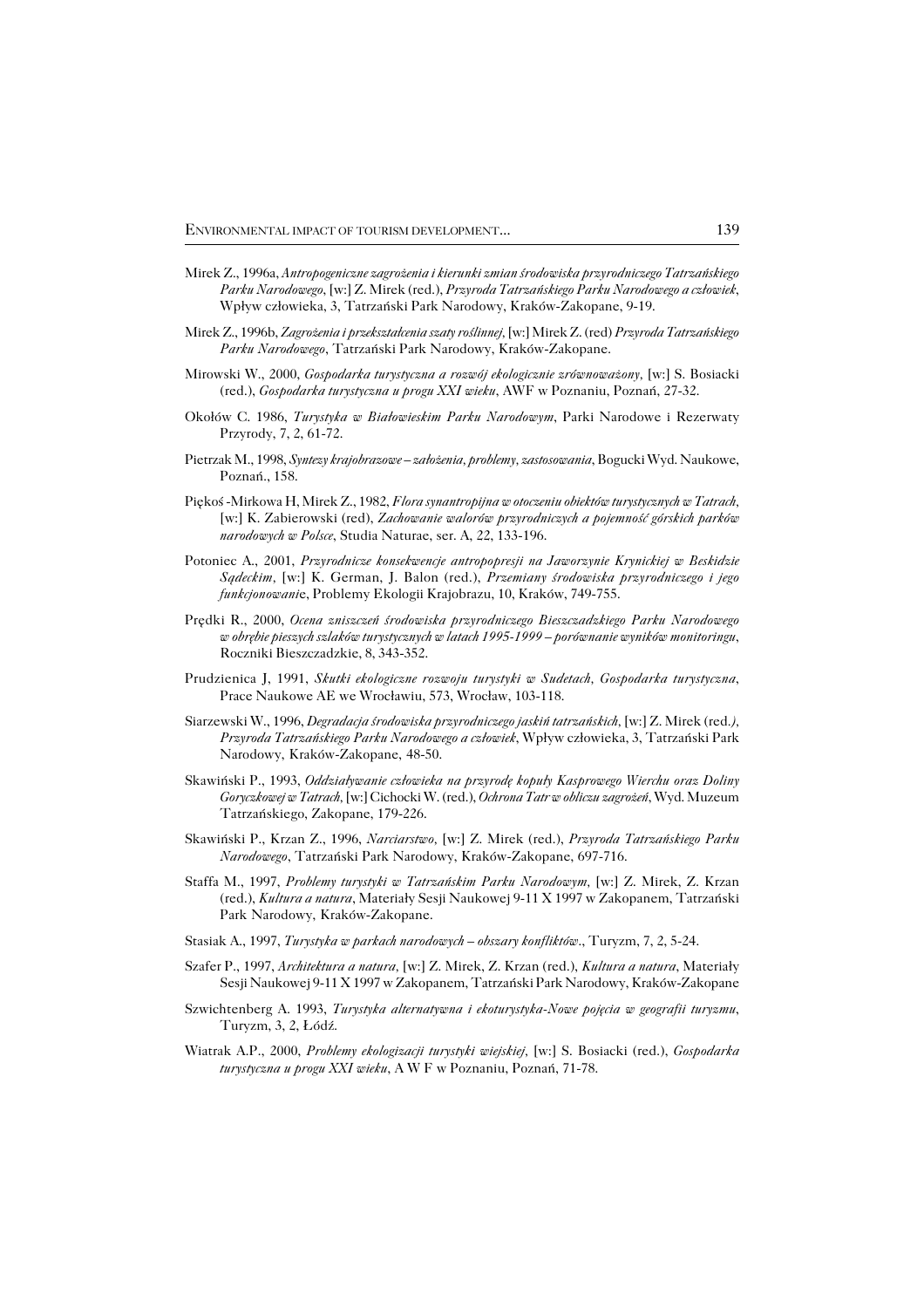Wohler K., 1997, *Jakość środowiska w marketingu turystycznym*, Ekonomia a środowisko, 1.

*Zachowanie walorów przyrodniczych a pojemność turystyczna górskich parków narodowych w Polsce*, 1982, K. Zabierowski (red.), Studia Naturae, A, 22, 277.

## **Środowiskowe skutki rozwoju turystyki na obszarach recepcyjnych w Polsce oraz sposoby ich ograniczania**

### **Streszczenie**

Turystyka o charakterze masowym w Polsce rozwijała się głównie za sprawą funkcjonującego przed 1989 r. systemu zorganizowanego wypoczynku pracowniczego oraz ograniczonych w tamtym czasie możliwości uprawiania turystyki poza granicami kraju. Intensywny rozwój zagospodarowania turystycznego zapoczątkowany został wlatach 60. XX w. Towarzyszyła mu rozbudowa zakładowych obiektów wczasowych oraz urządzeń sportowo−rekreacyjnych na obszarach o najwyższych walorach przyrodniczych−wybrzeże Bałtyku, obszary górskie i pojezierza. Świadomość presji, jaką wywiera ruch turystycznych na środowisko przyrodnicze oraz potrzeby zachowania walorów przyrodniczych dla rozwoju turystyki pojawiła się w polskiej literaturze naukowej już przed II wojną światową.

Współcześnie do głównych przejawów antropopresji turystycznej na obszarach recepcyjnych można zaliczyć: urbanizację środowiska, w wyniku rozbudowy obiektów turystycznych oraz urządzeń sportowych, a także tworzenia systemów infrastruktury komunikacyjnej; niszczenie krajobrazu poprzez nadmierną koncentracje obiektów oraz ich niewłaściwą lokalizację; zanieczyszczenie powietrza, głównie na skutek znacznego natężenia ruchu pojazdów biorących udział w ruchu turystycznym; bezpośrednie wprowadzanie zanieczyszczeń do środowiska (ścieki, odpady, śmieci); powiększanie się obszarów degradowanych w wyniku wydeptywania związanego z przebywaniem turystów i uprawianiem różnych form turystyki w środowisku.

Silna presja turystyczna na terenie polskiego wybrzeża Bałtyku jest zjawiskiem sezonowym, trwa tylko od czterech do (miejscami) dziesięciu tygodni w roku. Opróczurbanizacji najbardziej powszechnym rodzajem antropopresji na środowisko przyrodnicze wybrzeży jest penetracja turystyczna na terenach leśnych i nieleśnych, której towarzyszy wydeptywanie roślinności i rozjeżdżanie gruntu kołami pojazdów. Najmocniej zaznacza się ona w rejonie między strefą obiektów noclegowych a plażą. Szczególnym zagrożeniem ze strony turystyki dla polskich obszarów nadmorskich jestjej silny rozwój na wybrzeżach mierzejowych.

Proces zagospodarowania turystycznego oraz masowy ruch turystyczny sąwspółcześnie również jednymi z głównych czynników przemian środowiska przyrodniczego obszarów górskich Karpat i Sudetów. Najintensywniej zagospodarowanymi turystycznie regionami górskimi Polski są Karpaty Zachodnie, wtym szczególnie Beskid Śląski i Podhale oraz w Sudetach Karkonosze i Kotlina Jeleniogórska.